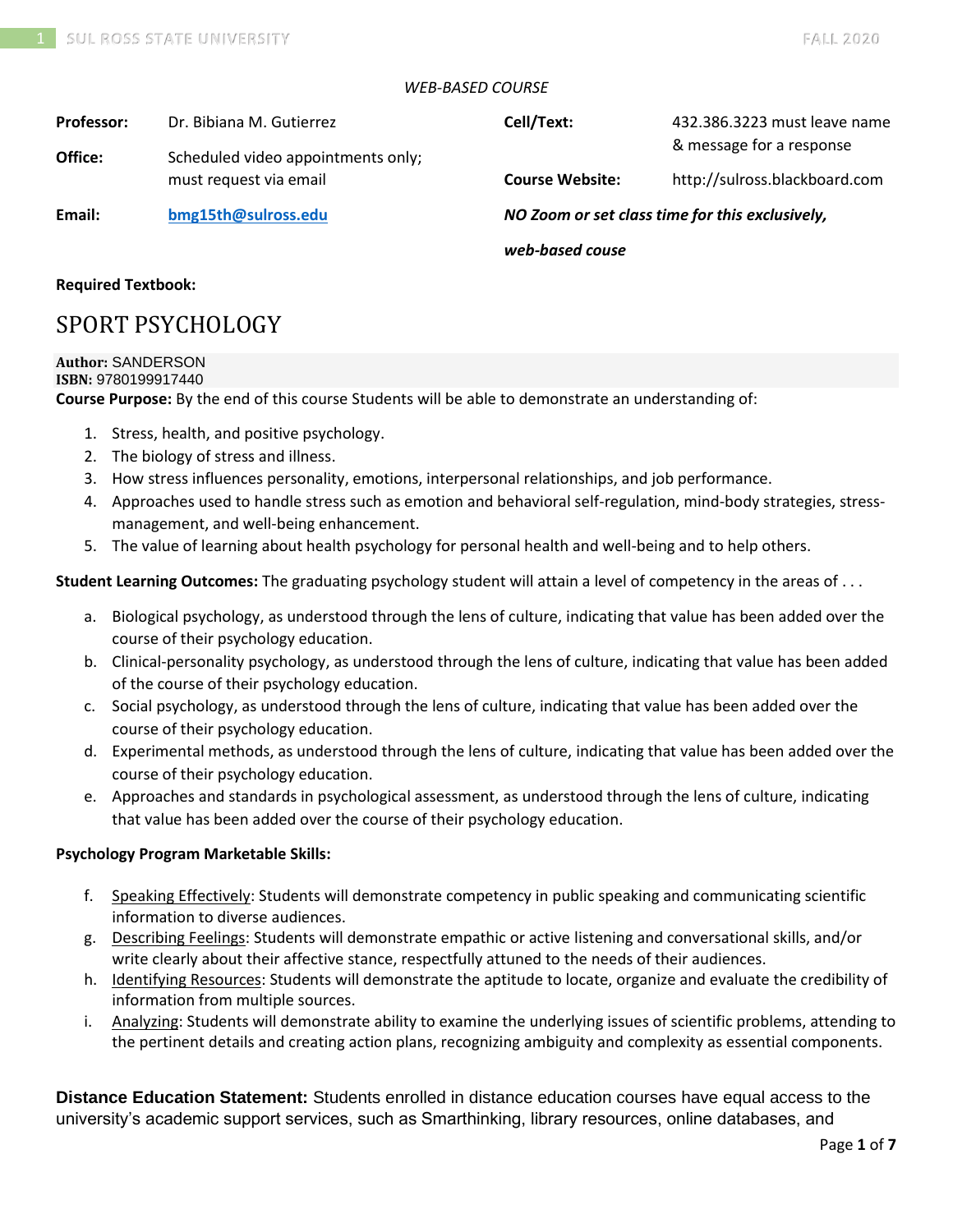instructional technology support. For more information about accessing these resources, visit the SRSU website. Students should correspond using Sul Ross email accounts and submit online assignments through Blackboard, which requires secure login information to verify students' identities and to protect students' information. The procedures for filing a student complaint are included in the student handbook. Students enrolled in distance education courses at Sul Ross are expected to adhere to all policies pertaining to academic honesty and appropriate student conduct, as described in the student handbook. Students in webbased courses must maintain appropriate equipment and software, according to the needs and requirements of the course, as outlined on the SRSU website.

# **Course Policies:**

# **1. Attendance and Class preparation:**

Class attendance is governed by the SRSU policy stated in the schedule of classes. Students will be dropped with an "F" when you have accumulated six (6) or more absences OR the equivalent in a web-based course. Class attendance in this course includes logging onto Black Board during the first week of class, taking exams on time,

# **2. Late Work and Make-Up Assignments:**

If you cannot participate in this web-based class due to an emergency, excused-absence, or universityauthorized absence, inform the professor as soon as possible *via email* of the situation. Late or make-up assignments and exams will only accepted in the case of an emergency or excused absence with appropriate documentation (doctor's note, etc.)

Student absent for a university-authorized activity (such as a game, tournament, or event) will be allowed to make up the missed exam and/or complete the assignment scheduled for that day. **However,** it is the Student's responsibility to make these **arrangements for make-up exams/assignments with the professor** *BEFORE* **the absence via email request.** This DOES NOT INCLUDE absences related to paid (SRSU or otherwise) employment.

# **4. If You Get/Are Sick**:

Student health services [\(https://www.sulross.edu/page/343/student-health-services\)](https://www.sulross.edu/page/343/student-health-services) is staffed by a [registered](https://www.sulross.edu/faculty-and-staff/945/health-services-coordinator)  [nurse](https://www.sulross.edu/faculty-and-staff/945/health-services-coordinator) located in University Center Suite 211 from 8 am- 5 pm Monday through Friday. Minor treatments, [over](http://www.sulross.edu/page/1462/medications)[the-counter medication](http://www.sulross.edu/page/1462/medications) and basic first-aid supplies are available at no cost to Students. SRSU has a Student medical agreement with [Preventive Care Health Services \(PCHS\)](http://www.pchsmedclinic.org/locations) to provide limited outpatient care, see [covered](http://www.sulross.edu/page/1471/preventive-care-health-services)  [services.](http://www.sulross.edu/page/1471/preventive-care-health-services) The clinic is [located opposite Alpine High School](http://www.sulross.edu/gallery-image/4341/health-service-locations) across State highway 118 North with parking off Anson Avenue from 8 am to 5 pm Monday through Friday and the 2nd Saturday of each month from 9 am to 3 pm. To schedule an appointment, call (432) 837-4555. Your current Student ID card will be requested at check-in.

## **5. Students with Special Needs:**

Sul Ross State University (SRSU) is committed to equal access in compliance with Americans with Disabilities Act of 1973. It is SRSU policy to provide reasonable accommodations to students with documented disabilities and it is the Student's responsibility to initiate the request. **Please contact the Accessibility Services Coordinator, Ferguson Hall (Room 112) at 432.837.8203; mailing address is P.O. Box C-171 Sul Ross State University, Alpine, Texas 79832. Students should then contact the instructor as soon as possible to initiate the recommended accommodations.**

# **6. Religious Observance:**

Any student absent from classes for the observance of a religious holy day will be allowed to take make-up the exam/assignment scheduled for that day. Arrangements for missing class due to a religious observance must be made with the professor vial email *BEFORE* that absence.

**7. Course Behaviors - Respect and Disruptions:**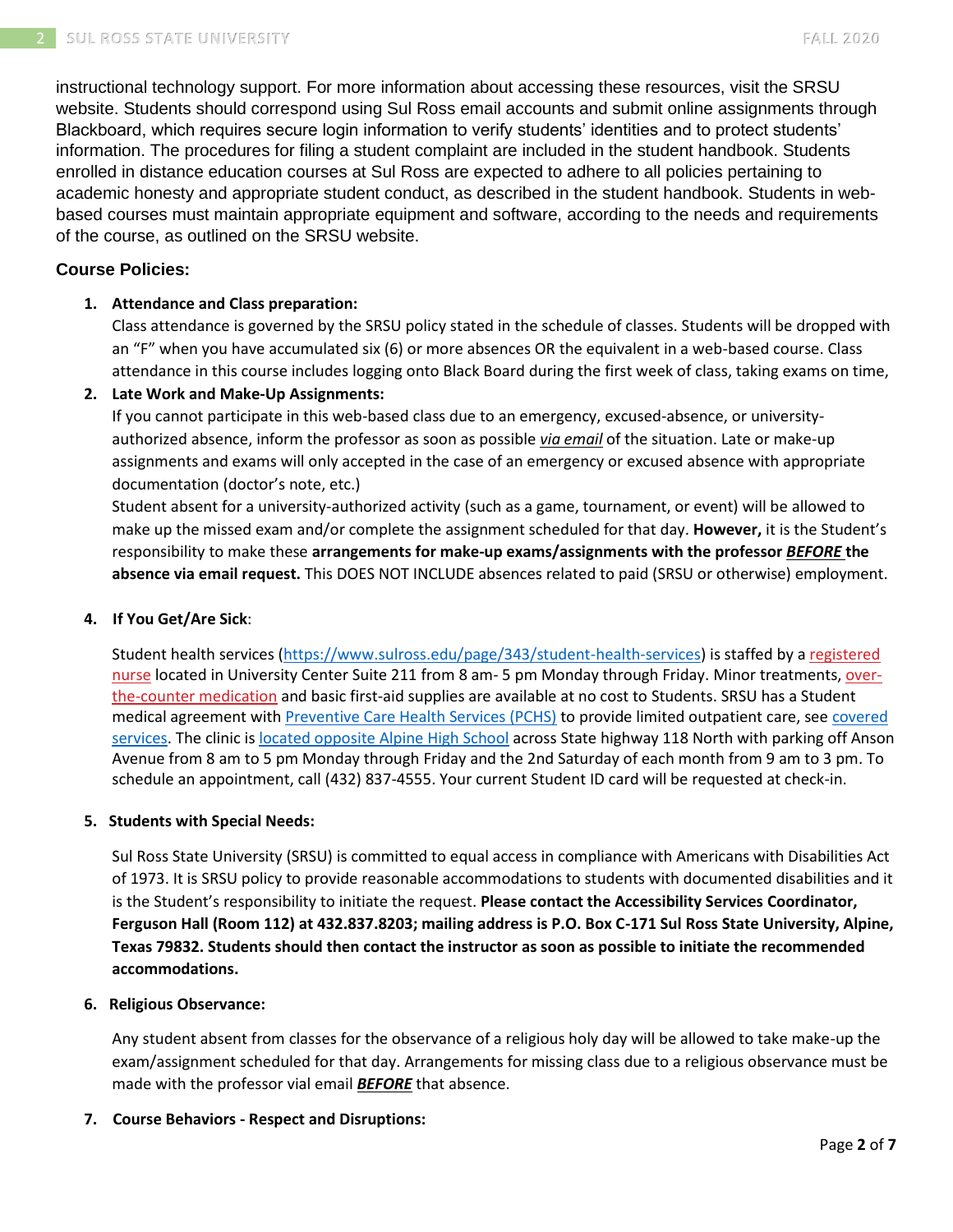Watch the **VIDEO on NETIQUETTE** on Black Board. You are encouraged and expected to openly engage in discussions, ask questions, share ideas, and express your thoughts in this web-based course in the same manner as in a face-to-face course. Please treat each other with dignity and respect and avoid disruptive behaviors. You are responsible for knowing what behaviors are acceptable versus unacceptable as referred to in the Student Conduct and Discipline section of the SRSU Student Handbook

[\(http://www.sulross.edu/sites/default/files//sites/default/files/users/docs/stulife/student\\_conduct\\_discipline.p](http://www.sulross.edu/sites/default/files/sites/default/files/users/docs/stulife/student_conduct_discipline.pdf)  $df$ ).

# **8. Academic Integrity:**

Any instance of academic misconduct such as turning in an identical written assignment for another course without approval, cheating and plagiarizing written assignments, collusion, or misrepresenting facts will be punished to the full extent of the university's disciplinary policy and/or through legal action if indicated. You are responsible for reading the statement on *Academic Honesty* in the SRSU Student Handbook [\(http://www.sulross.edu/sites/default/files//sites/default/files/users/docs/stulife/student\\_conduct\\_discipline.p](http://www.sulross.edu/sites/default/files/sites/default/files/users/docs/stulife/student_conduct_discipline.pdf) [df](http://www.sulross.edu/sites/default/files/sites/default/files/users/docs/stulife/student_conduct_discipline.pdf)). The faculty considers academic dishonesty to be a serious matter and will act accordingly. Students caught engaging in any form of academic dishonesty will receive no credit for assignments/exams and more severe penalties may be pursued, including but not limited to failing the course.

### **9. Communicating with the Professor:**

The best way to contact me is through email at **bmg15th@sulross.edu.** I strive to respond as soon as possible. If you do not receive a reply within 24 to 48 hours, please resend your email or call my cell 432.386.3223 and leave a message. If you text you must identify yourself and what course/section you are in for a response. During weekends, holidays, and breaks there may be a longer delay in a response until the next regular work day.

### **COURSE REQUIREMENTS:**

- 1. **Regular and active Black Board Participation (BP = 100 points).** Your individual activity on black board will be monitored via logs maintained by Black Board. It is your responsibility to check your email daily and for any announcements related to this course. (This is a subjective judgment on my part regarding the quality of your participation, taking exams when scheduled, submitting assignments on time, and posting as required by due dates).
- **2. Fourteen (14) Exams (each EXM = 100 points).** *There are ABSOLUTELY NO MAKE-UPS on the Final Exam. It is NOT cumulative.* All EXAMS are open book and notes. All Exams will be administered via Black Board at scheduled times. You may use your textbook, notes, copies of the Power Point, etc. during exams.
- *3.* **Discussion Posts (DP = 20 points/post)** (paragraph in the range of 3 to 4 sentences or more if you wish) of your thoughts, feelings, ideas, and/or reactions to your chapter readings as related to your experience and/or other things you have learned. *These summaries will be posted publicly for all students in the course to view* for the purpose of creating a sense of universality of experience and enhancing shared learning. It can also be a springboard to encourage conversations (threads) among students if you wish. *Please be mindful that once posted, your posts cannot be changed or deleted, and are monitored by the professor.*
- 4. **Power Point Presentation over a topic of your interest related to the content of this course, sports psychology. (PP** = 200 points). *Assignment to be submitted to Black Board.* See instructions on Black Board for Grading Rubric. Research the most recent literature on your topic and develop an original power point presentation. Follow APA guidelines (Publication Manual of the American Psychological Association, 6th ed., 2nd printing). Feel free to use this website (https://owl.english.purdue.edu/owl/resource/664/01/), or another reputable website, go to the library, or purchase your own copy if you plan to go to graduate school.

### **GRADES:**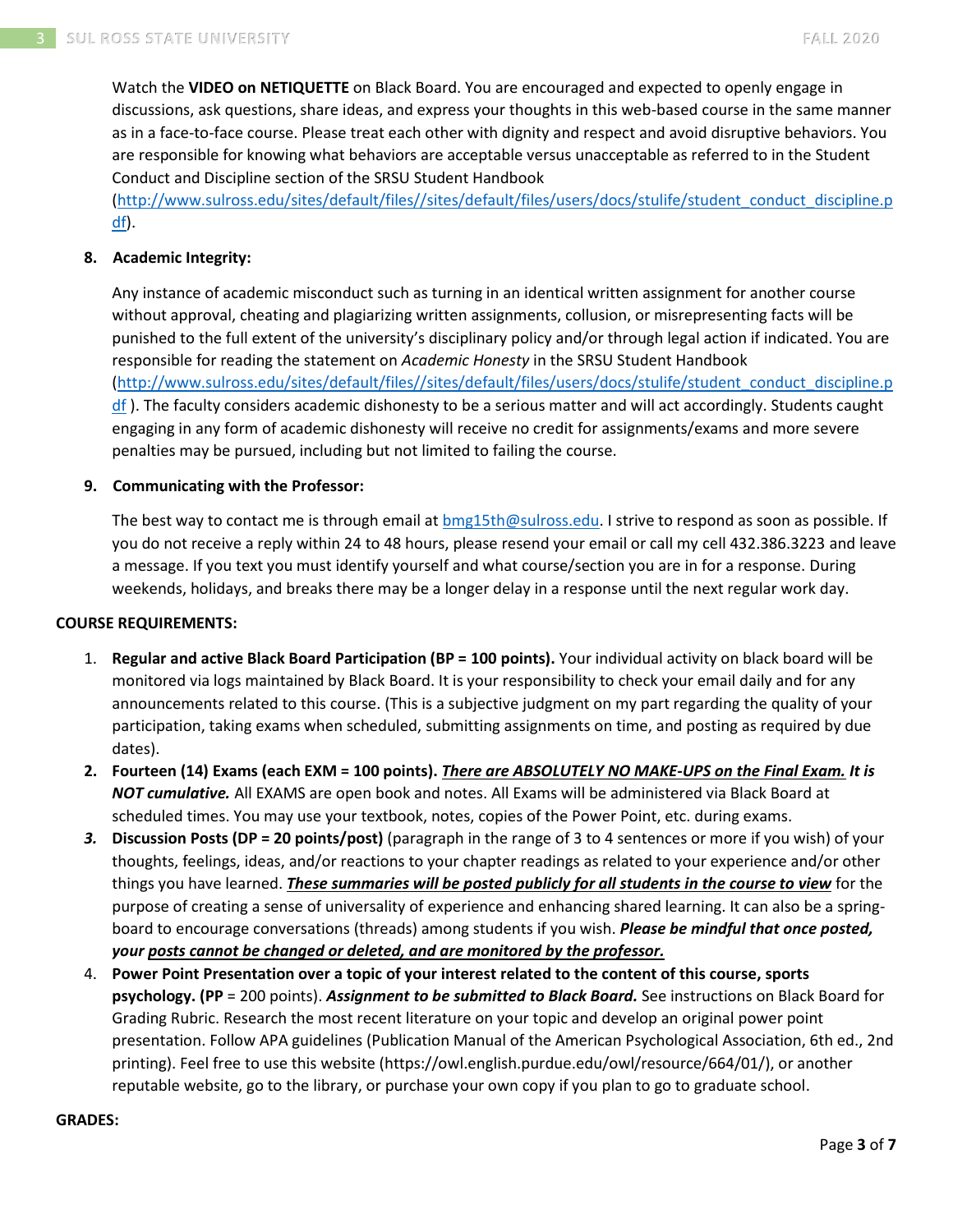$90-100 = A$ ;  $80-89 = B$ ;  $70-79 = C$ ;  $60-69 = D$ ;  $0-59 = F$ 

All grades will be averaged together to equal your final grade.

# **EXTRA CREDIT: No extra credit offered in this course.**

**PLEASE READ:** During the course of this class, Students may have strong emotional/psychological reactions to the course material and/or discussions. If you feel that you are having difficulty with the learning environment, please discuss this with me immediately before continuing the course. Counseling and Accessibility Services [\(http://www.sulross.edu/section/2408/counseling-accessibility-services\)](http://www.sulross.edu/section/2408/counseling-accessibility-services) can provide brief, short-term individual and group counseling or refer you to off-campus providers. You have already paid for these services through your Student Service Fee, whether you use them or not.

**If you have any issue or concern, I would appreciate you speaking with me first. If you feel we cannot come to a reasonable resolution, know that you can speak with the Behavioral and Social Sciences Department Chair, Dr. Mark Saka (432.837.8157) regarding your concerns.**

**I endeavor to maintain a safe learning environment for all and expect the highest standard of conduct from each one of us and the collective. I welcome constructive feedback in the service of this goal.**

**This syllabus is accurate to the best of my ability, but I reserve the right to modify it at any time and will inform you as soon as possible. If I do make any changes, I aspire to do so for the reasons of student fairness and/or circumstances beyond my control.**

*DISCLAIMER: The material presented in this course will be of a general nature. It is provided for the sole purpose of exploring and providing a cursory view of an advanced topic in the field of psychology at Sul Ross State University (SRSU). It is NOT in any fashion rendering professional health advice. Before relying on the material in any important matter, Students should carefully evaluate its accuracy, currency, completeness and relevance for their purposes, and should obtain appropriate professional advice relevant to their particular circumstances. The information provided in this course is absolutely NOT a substitute for the health advice or treatment provided by a licensed mental/health professional. Students should regularly consult a professionally licensed provider in matters relating to their mental and physical health and particularly with respect to any symptoms that may require diagnosis or medical attention. In some cases the material may incorporate or summarize views, guidelines or recommendations, but does not necessarily reflect the views of the instructor, or indicate a commitment to a particular course of action. Information covered in this course does NOT constitute an endorsement of or serve as a substitute for treatment. The content of this course DOES NOT in any form or fashion include any training to Students for the purpose of providing therapeutic services to others.*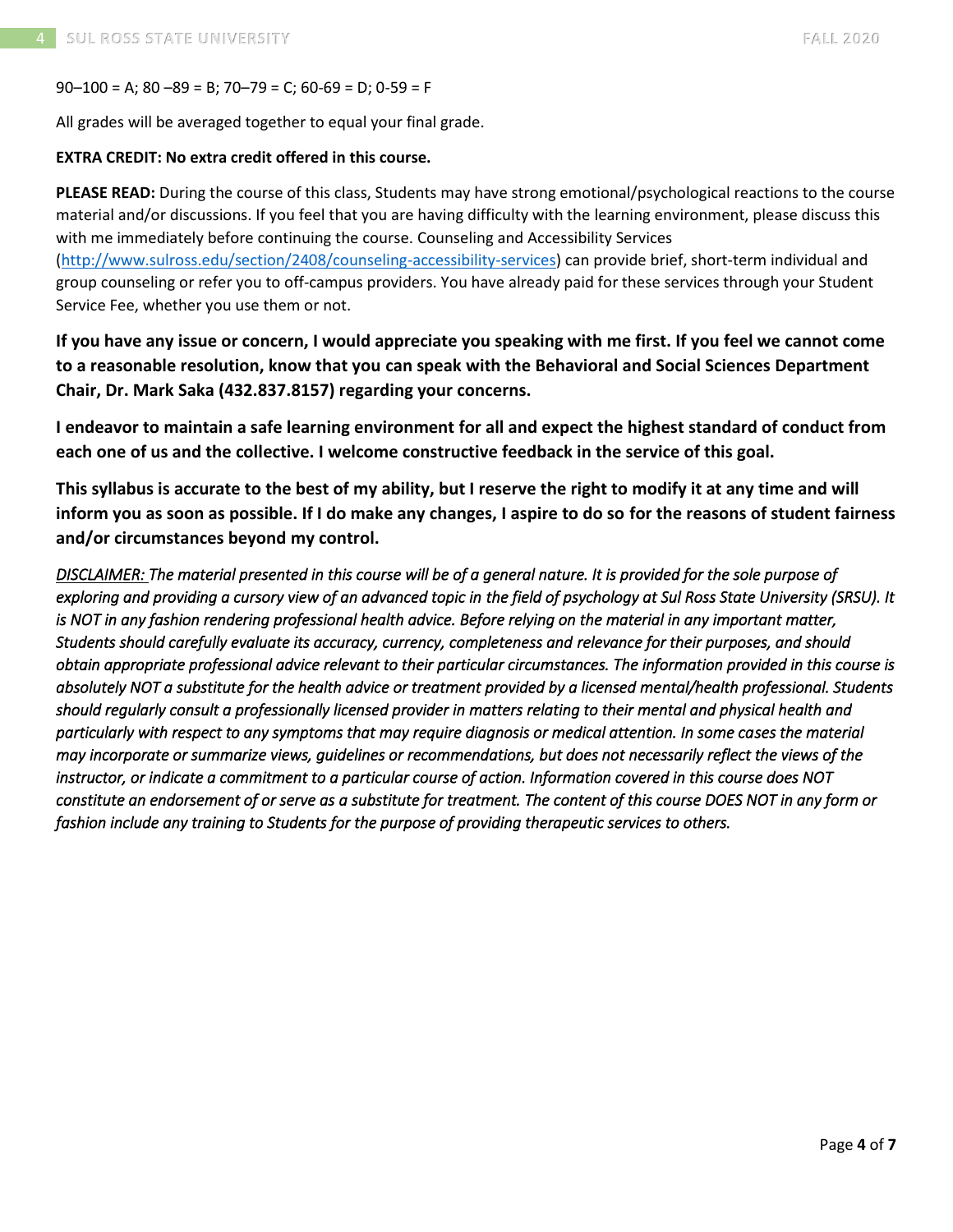# **COURSE SCHEDULE**

### **WEEK 1 (8/24-8/30)**

REVIEW Syllabus, get oriented to Black Board for course, obtain required textbook as quickly as you can.

POST Introduce yourself to the class and what you hope to learn from the course (by Sunday 8/30)

READ Chapter 1 Introduction and Research Methods (by 9/4)

### **Week 2 (8/31-9/6)**

**READ** Chapter 1 Introduction and Research Methods (by Friday 9/4)

**POST1** Over Chapter 1 by Sunday 9/6 *midnight*)

**Week 3 (9/7-9/13)**

**READ** Chapter 2 Personality (by Friday 9/11)

**POST2 over Chapter 2** (by Sunday 9/13 *midnight*)

**EXAM1 over Chapter 1** on Black Board (90 mins to complete) **Open from 8am (Monday 9/7)** *CLOSES midnight (Friday 9/11)* (*75minutes to complete)*

#### **Week 4 (9/14-9/20)**

**READ** Chapter 3 Attribution and Cognition (by Friday 9/18)

**POST3** Over Chapter 3 (by Sunday 9/20 *midnight*)

**EXAM2 over Chapter 2** on Black Board (90 mins to complete) **Open from 8am (Monday 9/14)** *CLOSES midnight (Friday 9/12)* (*75minutes to complete)*

### **Week 5 (9/21-9/27)**

**READ** Chapter 4 Motivation (by Friday 9/25)

**POST4** Over Chapter 4 (by Sunday 9/27 *midnight*)

**EXAM3 over Chapter 3** on Black Board (90 mins to complete) **Open from 8am (Monday 9/21)** *CLOSES midnight (Friday 9/25)* (*75minutes to complete)*

#### **Week 6 (9/28-10/4)**

**READ Chapter 5 Goal Setting** (by Friday 10/2)

**POST5** Over Chapter 5 (by Sunday 10/4 *midnight*)

**EXAM4 over Chapter 4** on Black Board (90 mins to complete) **Open from 8am (Monday 9/28)** *CLOSES midnight (Friday 10/2)* (*75minutes to complete)*

#### **Week 7 (10/5-10/11)**

**READ** Chapter 6 Arousal and Anxiety (by Friday 10/9)

**POST6** Over Chapter 6 (by Sunday 10/11 *midnight*)

**EXAM5** over Chapter 5 on Black Board (90 mins to complete) **Open from 8am (Monday 10/5)** *CLOSES midnight (Friday 10/9)* (*75minutes to complete)*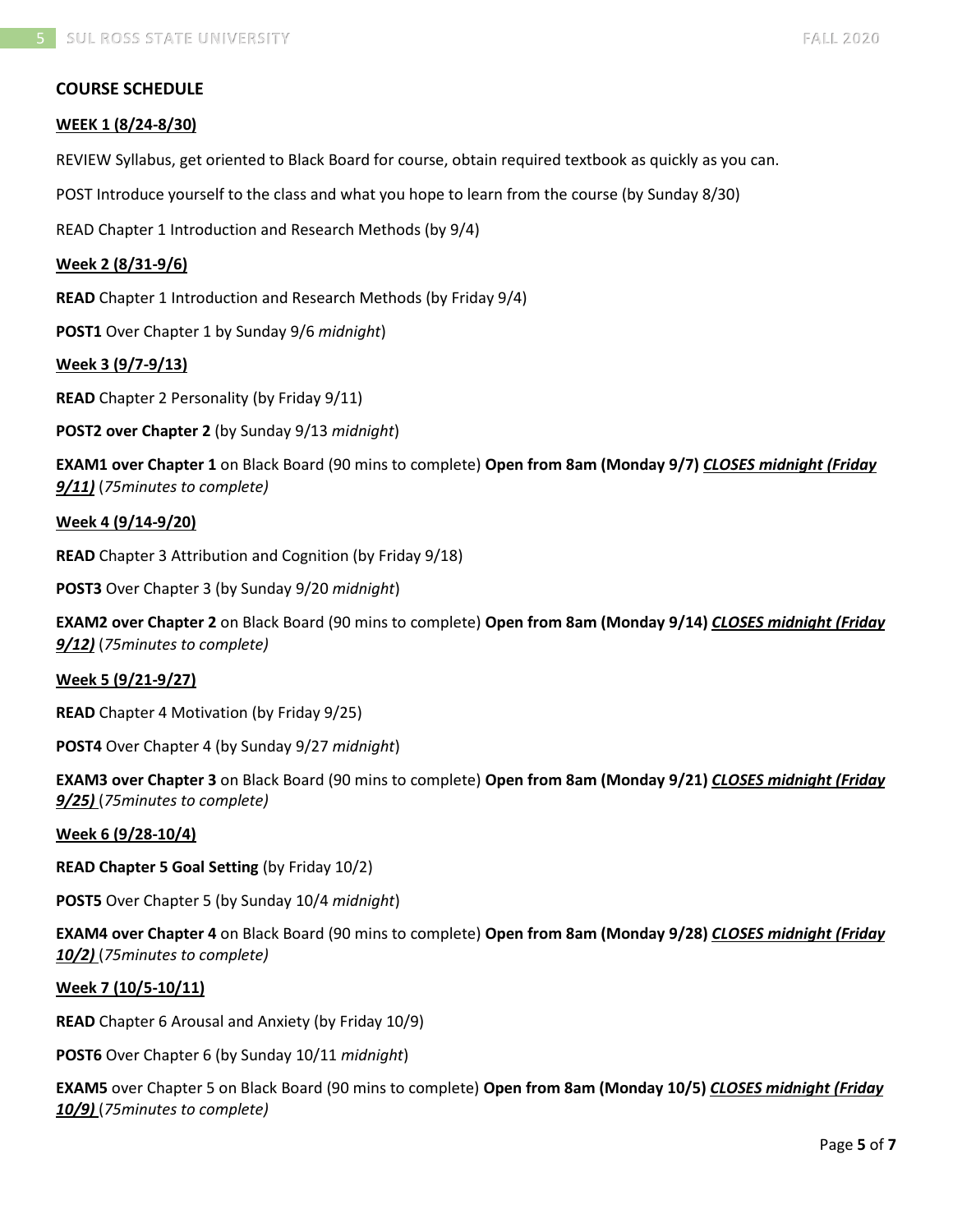# **Week 8 (10/12-10/18)**

**READ** Chapter 7 Psychological Skills Training (by Friday 10/16)

**POST7 Over Chapter 7** (by Sunday 10/18 *midnight*)

**EXAM6 over Chapter 6** on Black Board (90 mins to complete) **Open from 8am (Monday 10/12)** *CLOSES midnight (Friday 10/16)* (*75minutes to complete)*

**\*\*UPLOAD** POWER POINT PRESENTATION TOPIC (*by Sunday 10/18 midnight*)

### **Week 9 (10/19-10/25)**

**READ** Chapter 8 (by Friday 10/23)

**POST8** Over Chapter 8 Aggression (by Sunday 10/25 *midnight*)

**EXAM7** over Chapter 7 on Black Board (90 mins to complete) **Open from 8am (Monday 10/19)** *CLOSES midnight (Friday 10/23)*

#### **Week 10 (10/26-11/1)**

**READ** Chapter 9 Stereotypes, Prejudice, and Discrimination (by Friday 10/30)

**POST9 Over Chapter 9** (by Sunday 11/1 *midnight*)

**EXAM8 over Chapter 8** on Black Board (90 mins to complete) **Open from 8am (Monday 10/26)** *CLOSES midnight (Friday 10/30)*

#### **Week 11 (11/2-11/8)**

**READ** Chapter 10 Team Cohesion (by Friday 11/6)

**POST10 Over Chapter 10** (by Sunday 11/8 *midnight*)

**EXAM9 over Chapter 9** on Black Board (90 mins to complete) **Open from 8am (Monday 11/2)** *CLOSES midnight (Friday 11/6)*

#### **Week 12 (11/9-11/15**

**READ** Chapter 11 Leadership (by Friday 11/13)

**POST11 Over Chapter 11** (by Sunday 11/15 *midnight*)

**EXAM10 over Chapter 10** on Black Board (90 mins to complete) **Open from 8am (Monday 11/9)** *CLOSES midnight (Friday 11/13)* 

#### **Week 13 (11/16-11/22)**

**READ** Chapter 12 Common Issues: Injury and Burnout (by Friday 11/20)

**POST12 Over Chapter 12** (by Sunday 11/22 *midnight*)

**EXAM11 over Chapter 11** on Black Board (90 mins to complete) **Open from 8am (Monday 11/16)** *CLOSES midnight (Friday 11/20)*